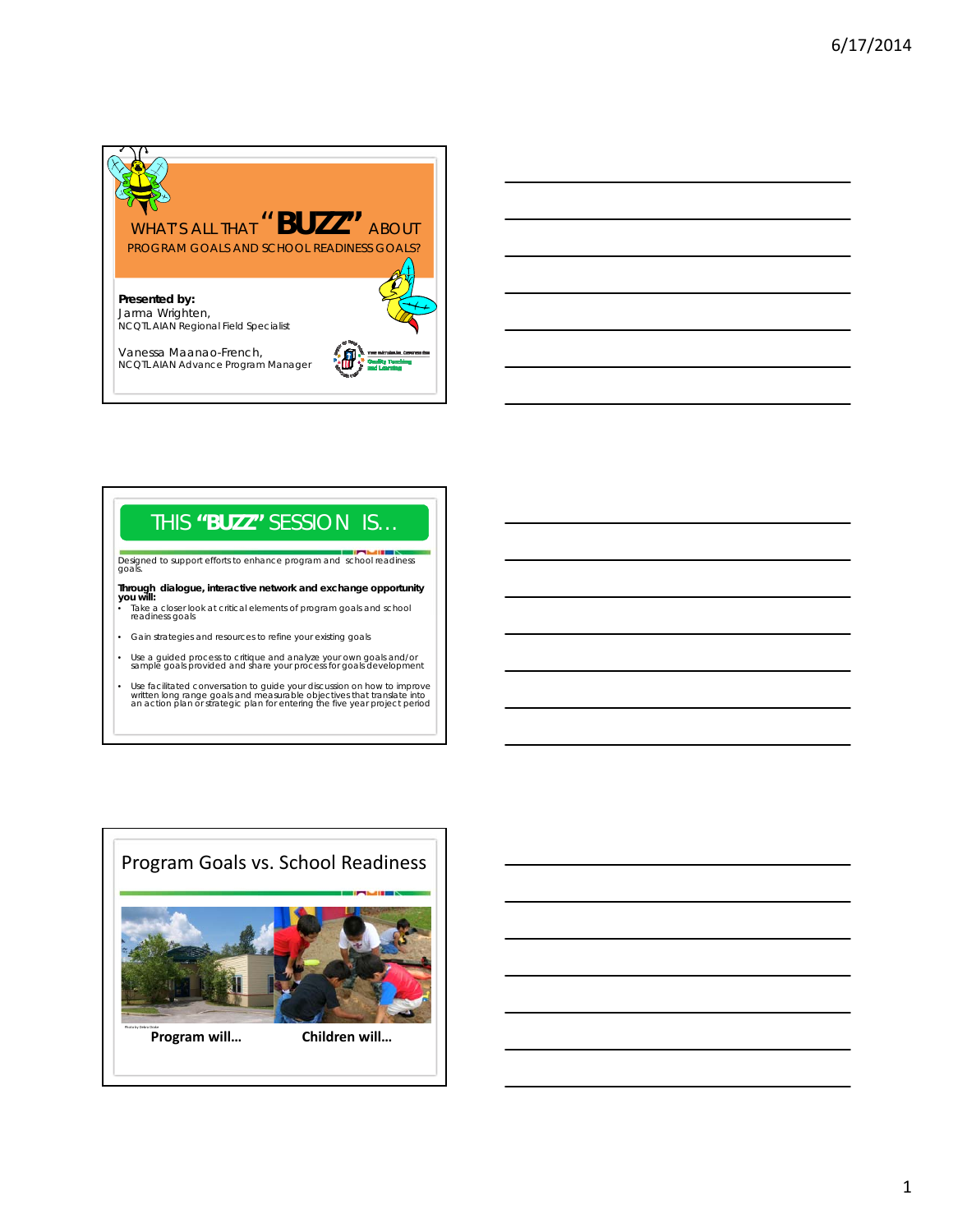



### **Thinking About Goals Through a Systems Lens**

**How do you determine the number of goals?**

- What data will you need to collect?
- How will you track, monitor and evaluate activities and progress?
- With whom do you need to communicate your goals?



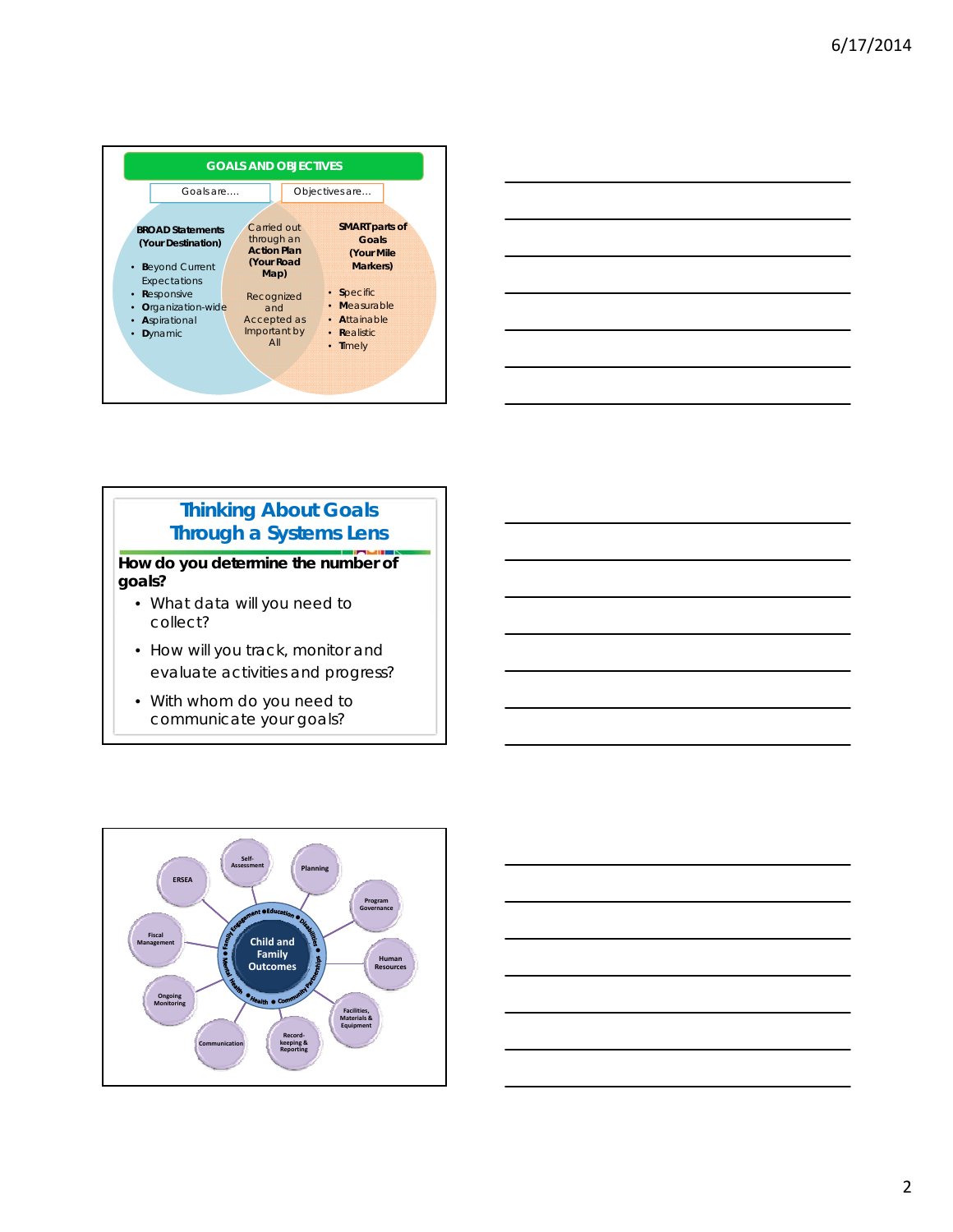









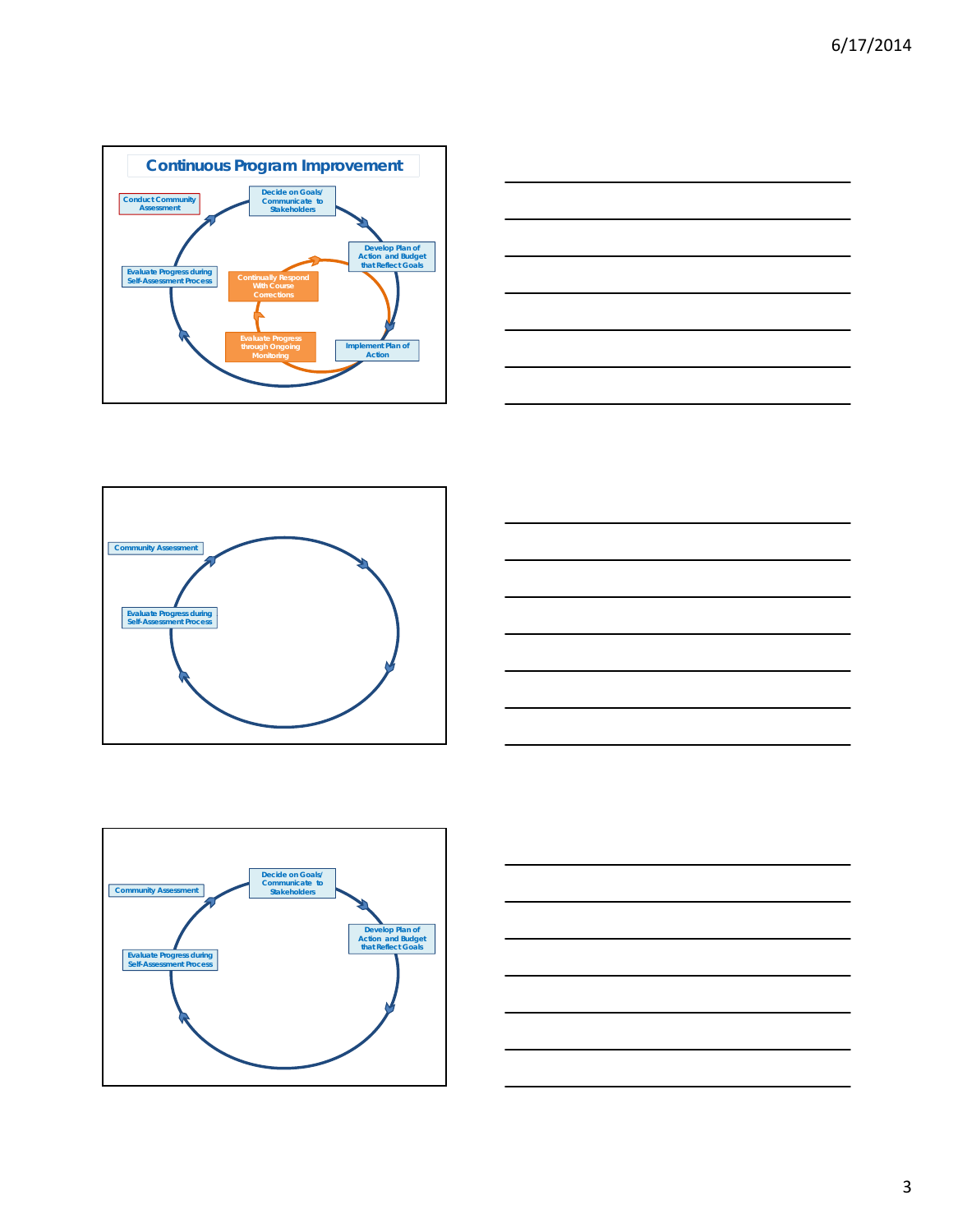









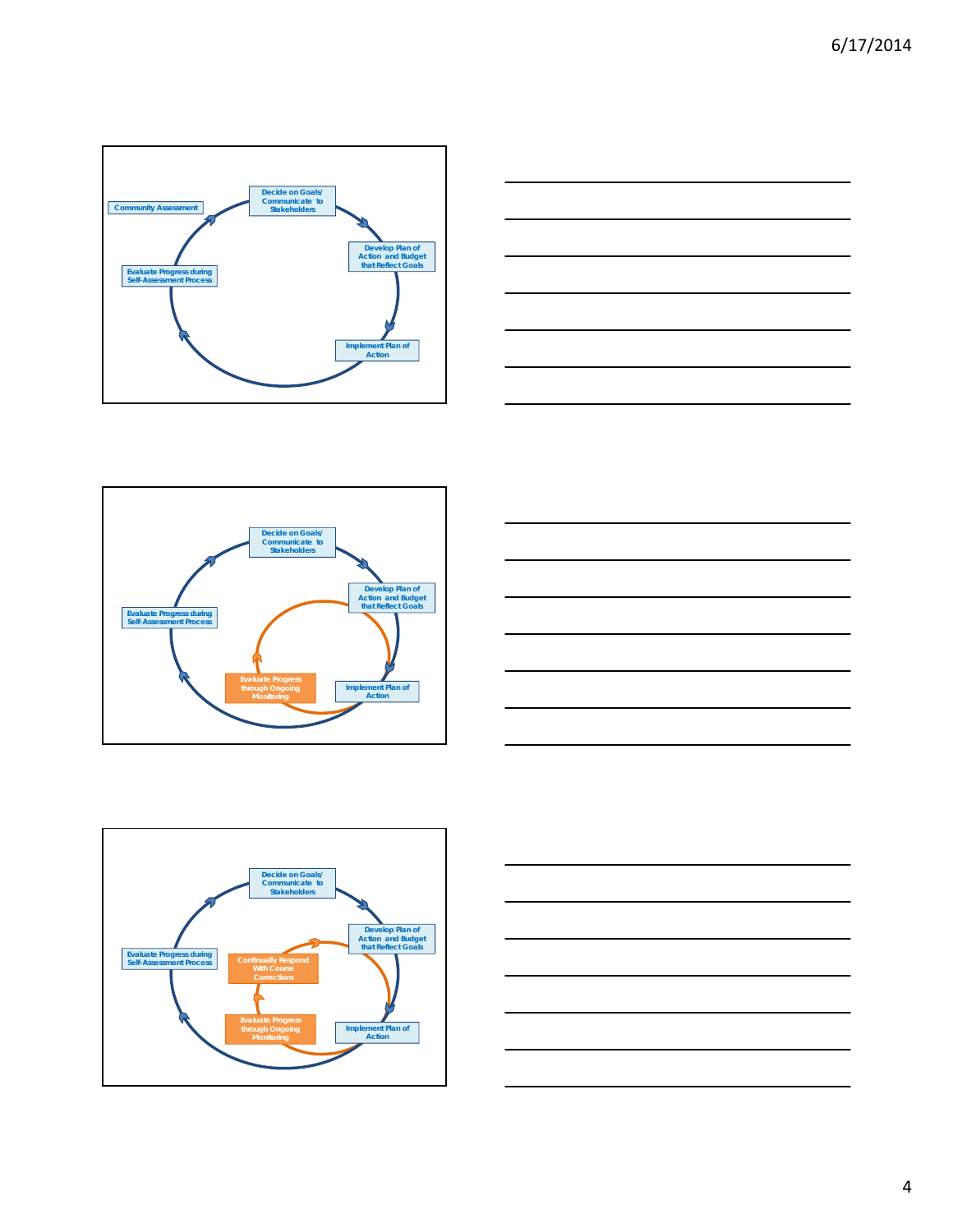







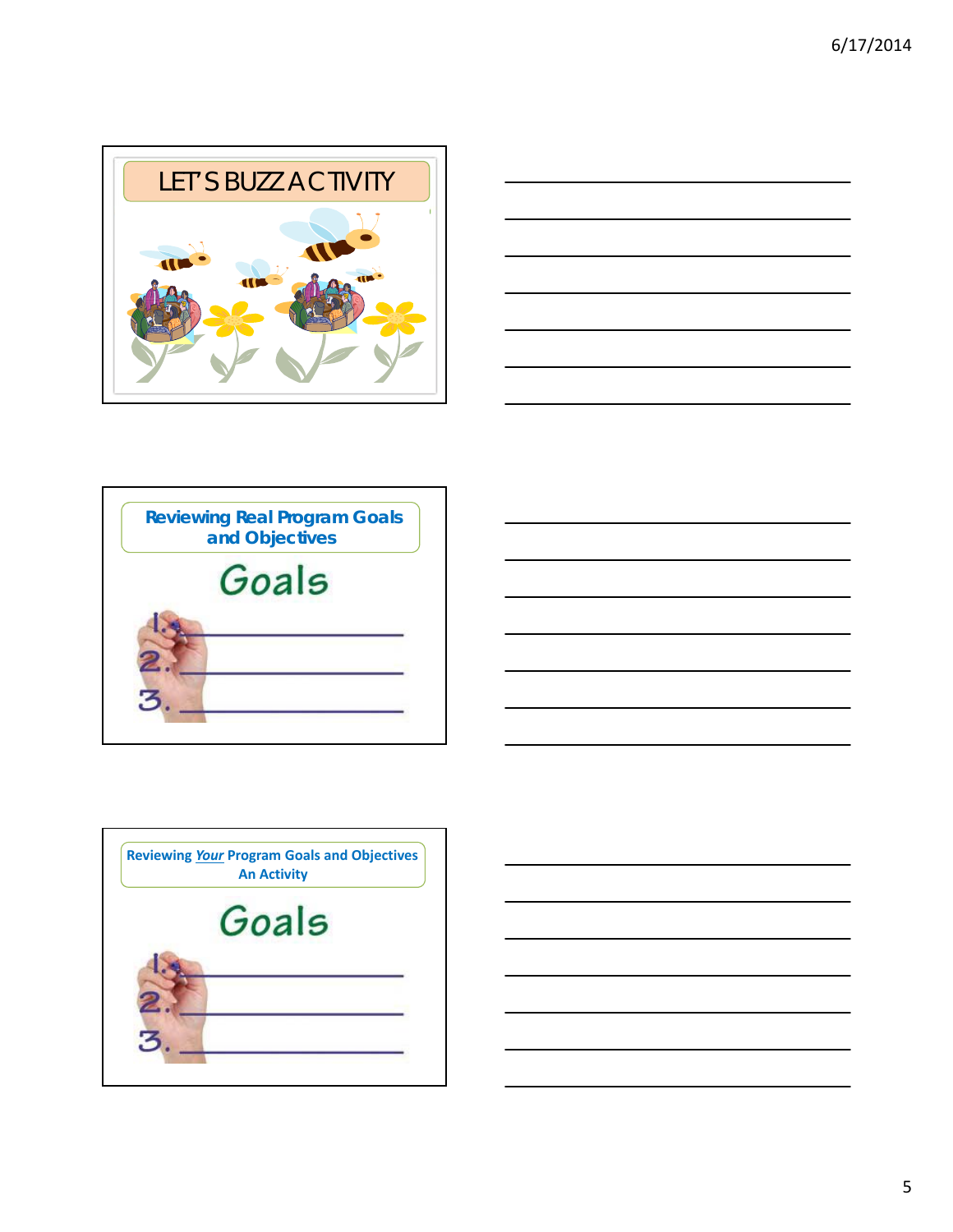

### **STEP 1: SCHOOL READINESS GOALS**

School readiness goals are **broad statements**  that **articulate** the high **expectations** of children's status and **progress** across domains

School readiness goals should be **observable** and **measureable** and **establish** in the foundation for assessment

### **SCHOOL READINESS GOALS**

Describe the **intended purposes** and **expected results** from quality teaching and learning, meaningful and responsive relationships, experiences, and interactions

**Good** school readiness **possess** the following components:

- Describe **change** and **not activities**
- Are **measurable,** and
- Are broad enough to **encompass the range of children served**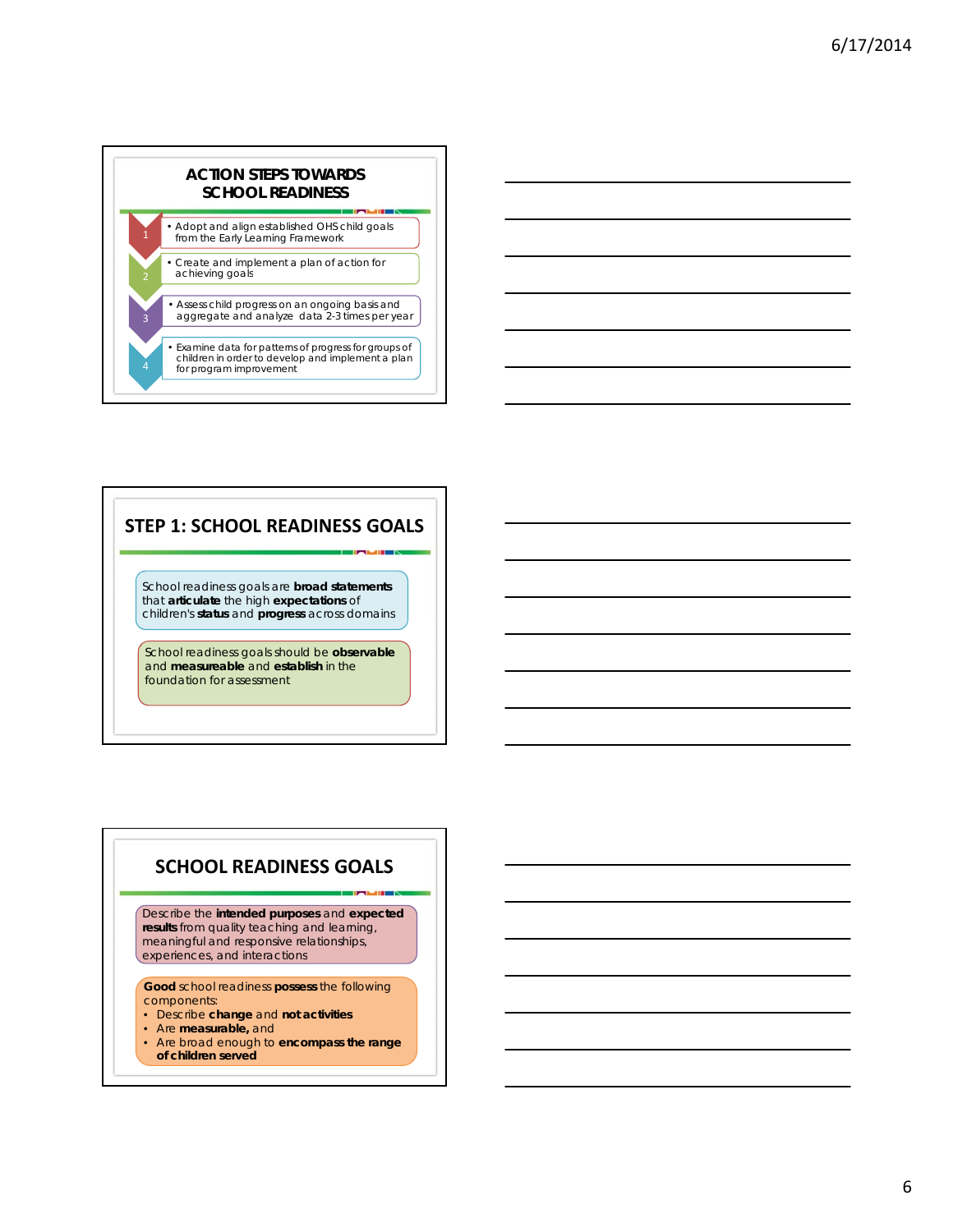# **FAQ:** *DO WE NEED TO CREATE PROGRAM-WIDE SCHOOL READINESS GOALS FOR INFANTS & TODDLERS?*

- Appropriately reflect the ages of children participating in the program;
- Align with the HSCDELF in the 5 essential domains
- Align with State Early Guidelines and
- Align with the requirements and expectations of the schools as they apply to infants and toddlers



#### **STEP 2: PLANNING AND IMPLEMENTING SCHOOL READINESS GOALS**



#### A **plan of action to meet desired outcomes** of school readiness, family engagement, professional development (PD), curriculum, assessment, and teaching practice.

### WHAT WE TEACH

#### **THE HEAD START CHILD DEVELOPMENT AND EARLY**

### **LEARNING FRAMEWORK**

The **domains** of the *Framework* apply to **all 0-5 year olds** in EHS/HS and other early childhood programs, **including dual language learners and children with disabilities.**

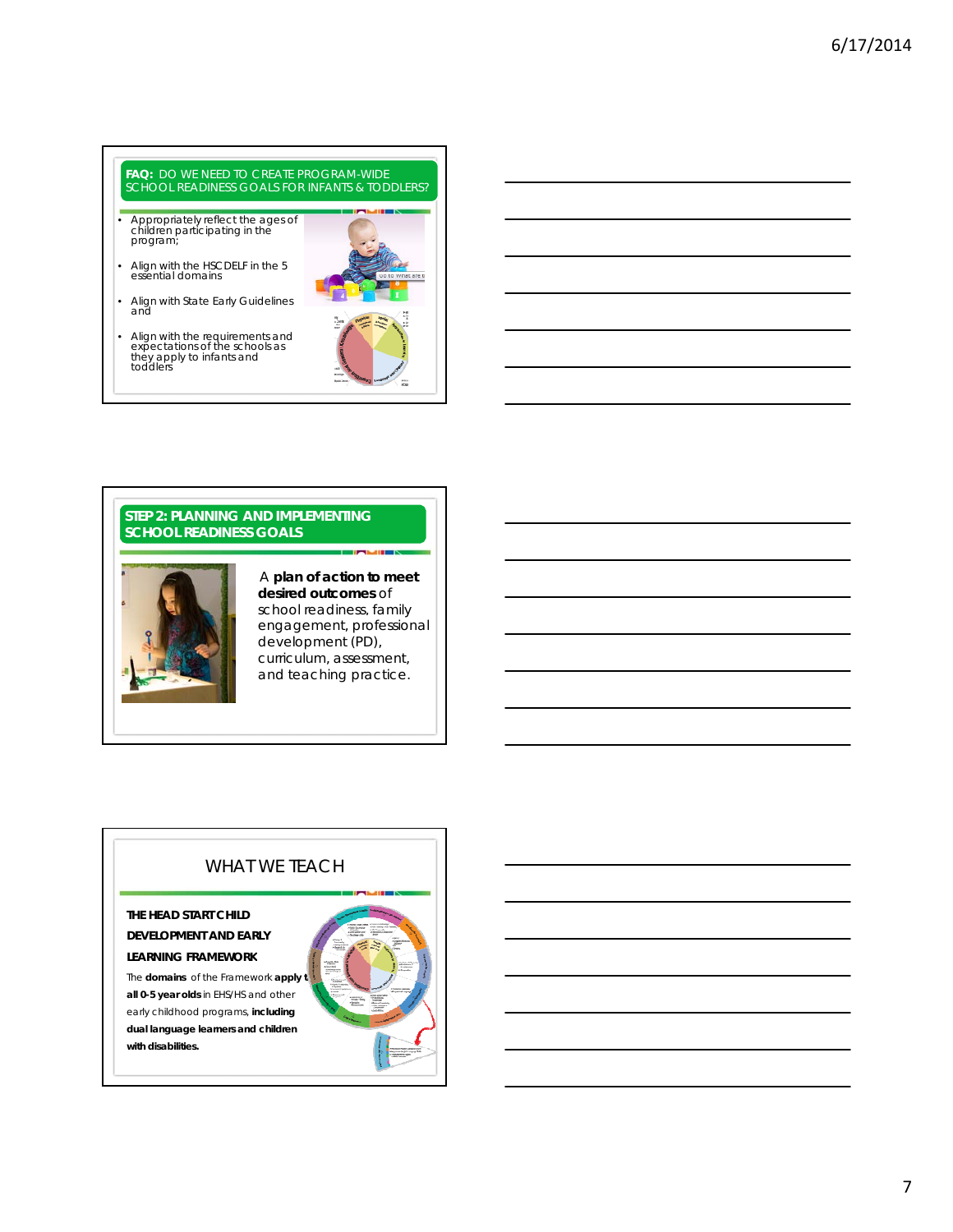



### SOME QUESTIONS TO CONSIDER

- How will teacher-child interactions and learning environments be assessed?
- How will transition to kindergarten be supported?
- How will parents and families be engaged to support school readiness?
- What resources and tools do staff need to support identified school readiness goals?
- Are you using evidence based teaching strategies?
- Is your curriculum being used with fidelity?



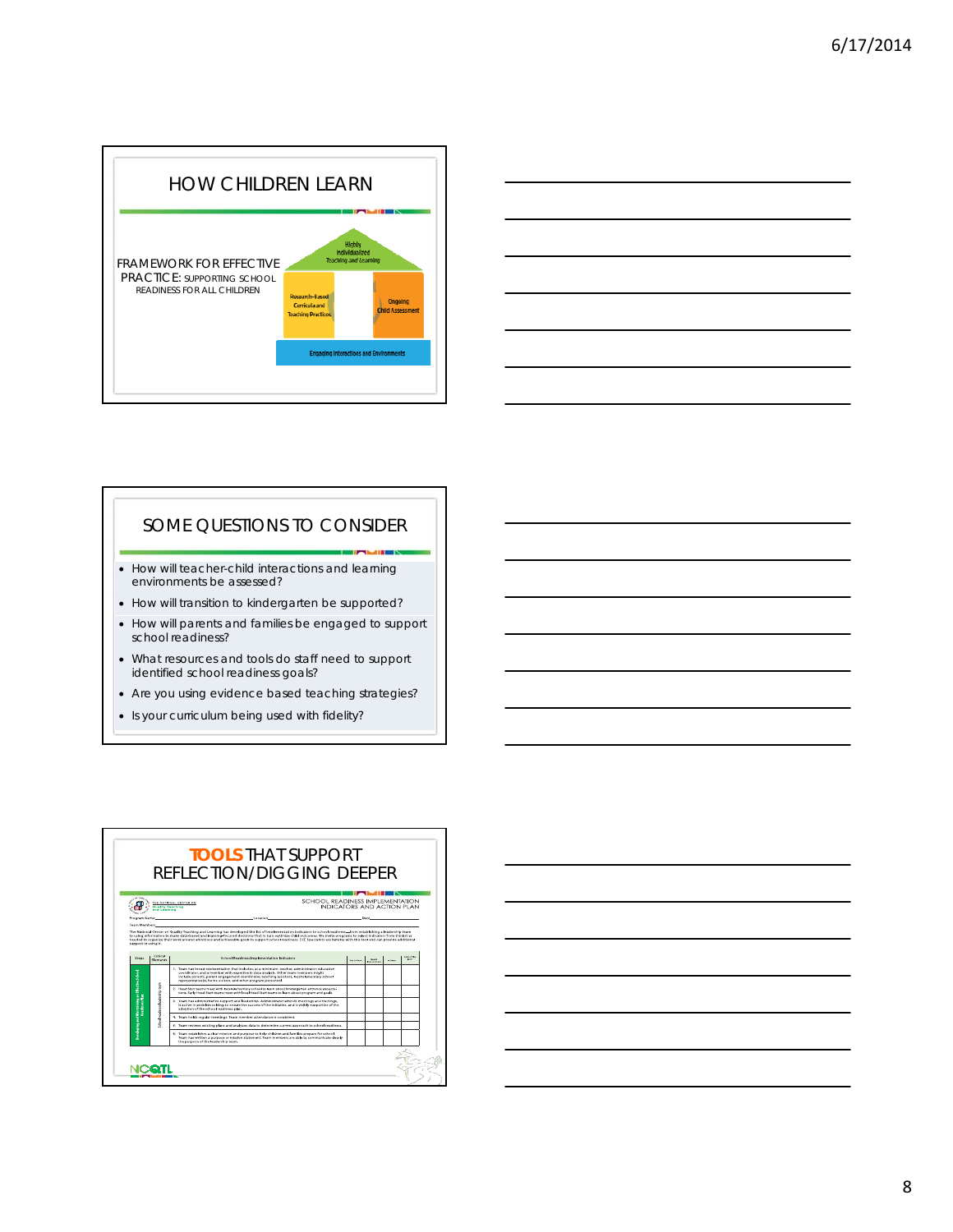



## Integrated Goals**…**

- Help program staff to **focus on priorities**
- Show how all staff can be working on i school readiness goals
- Make program **communication** and messaging **simpler** and **clearer**
- Create a **shared vision** and **common goals**

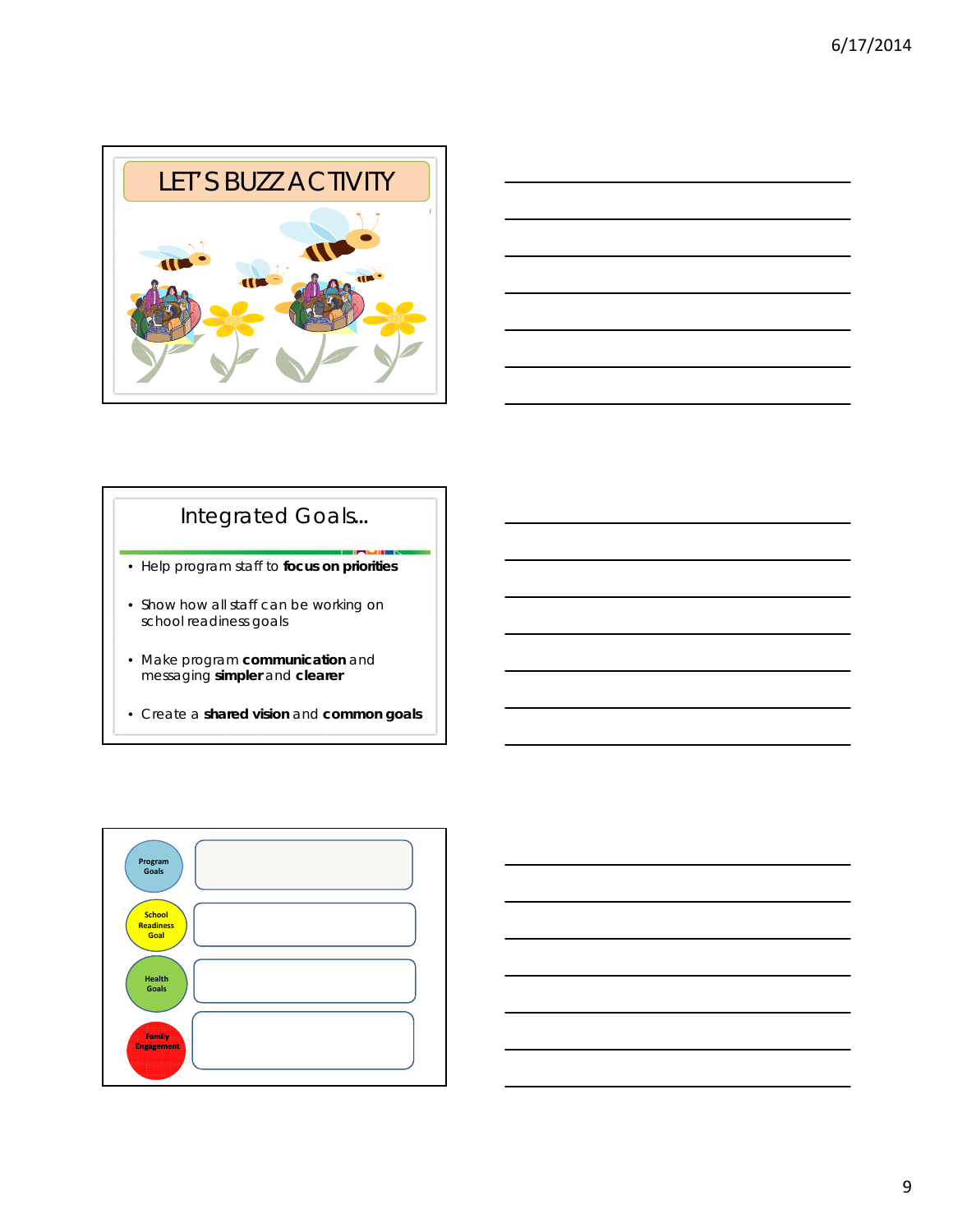





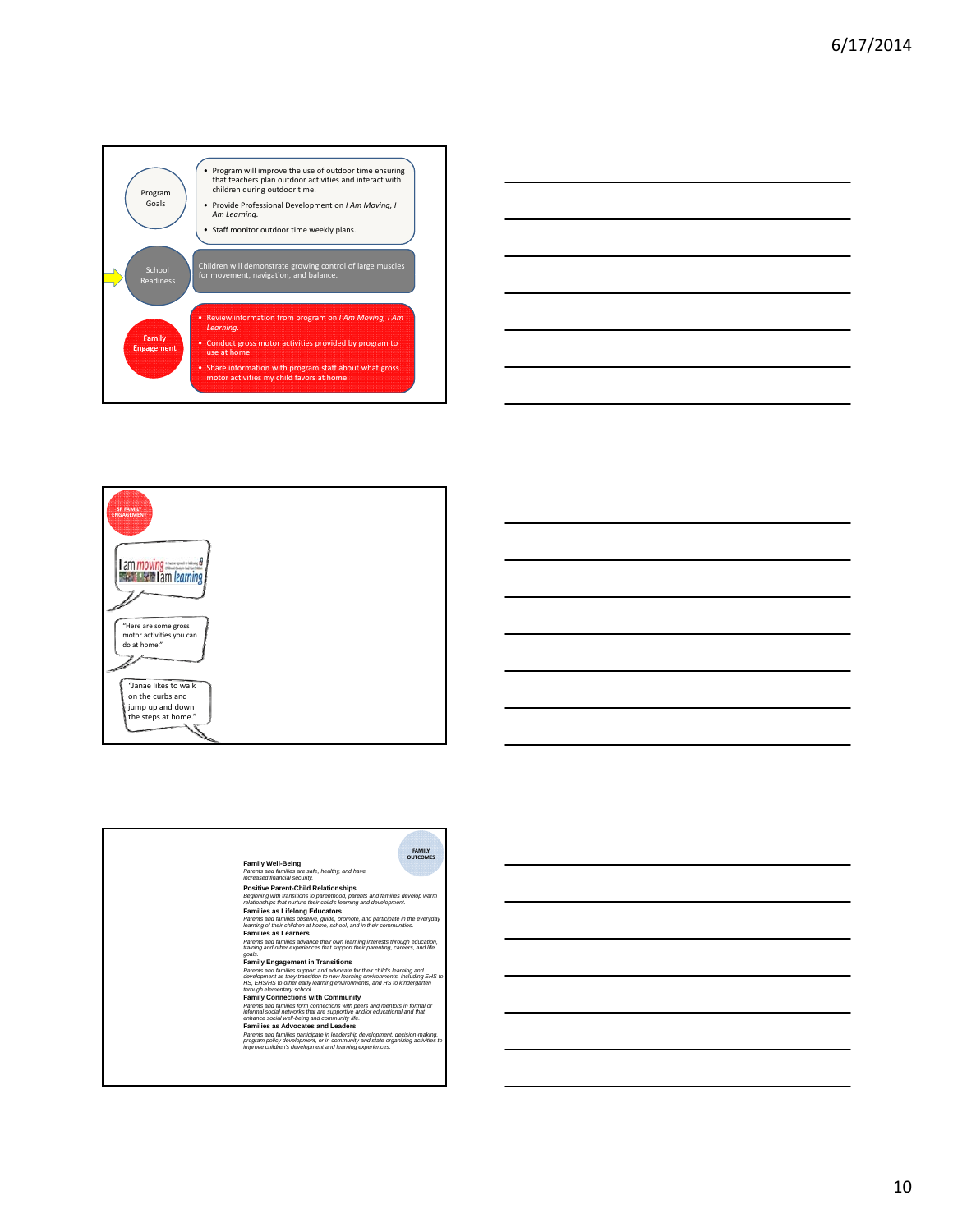



| SR FAMILY<br>ENGAGEMENT | <b>FAMILY</b><br><b>OUTCOMES</b><br><b>10000</b> |
|-------------------------|--------------------------------------------------|
|                         |                                                  |
|                         |                                                  |
|                         |                                                  |
|                         |                                                  |

11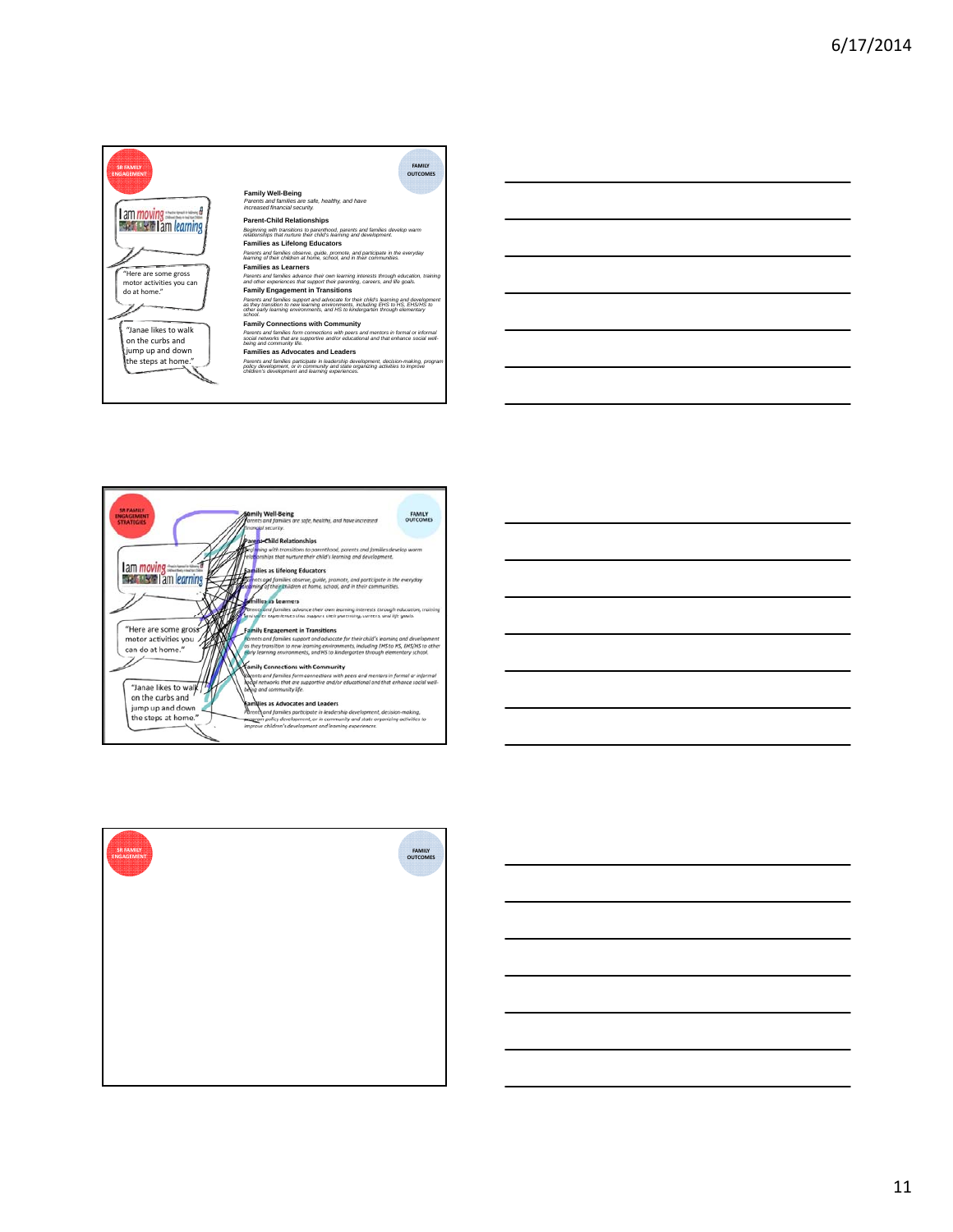





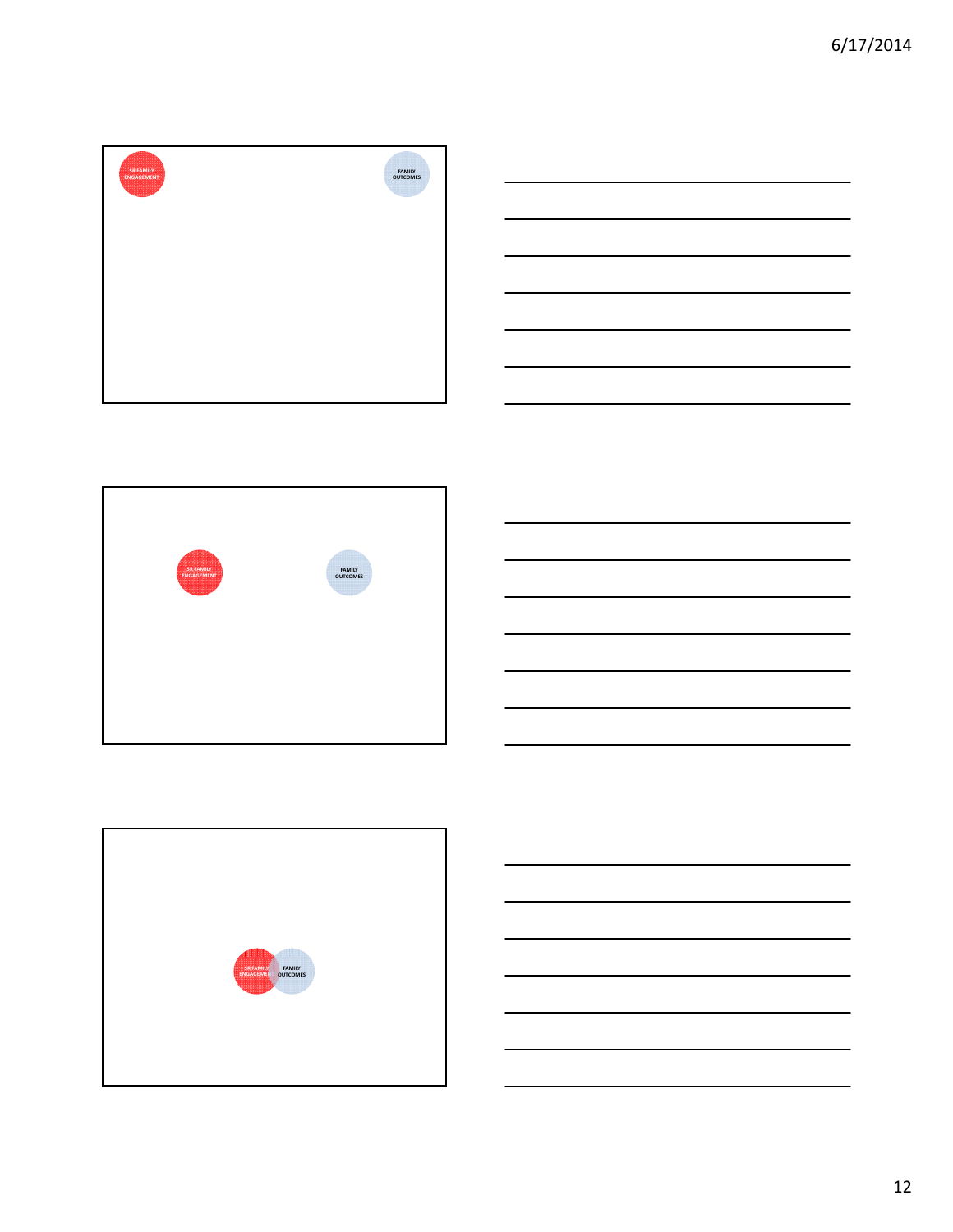





### **CONVERSATION STARTERS**

#### Goals Critique

In pairs or triads, discuss and analyze the SR Goals and Program Goals provided:

- 1. Use the conversation starter to assist you in facilitating dialogue.
- 2. Then compare and contrast the sample goals using the NCQTL School Readiness Exemplars, along with the EHS School Readiness Examples from OHS if you are serving children 0-3 years in your program.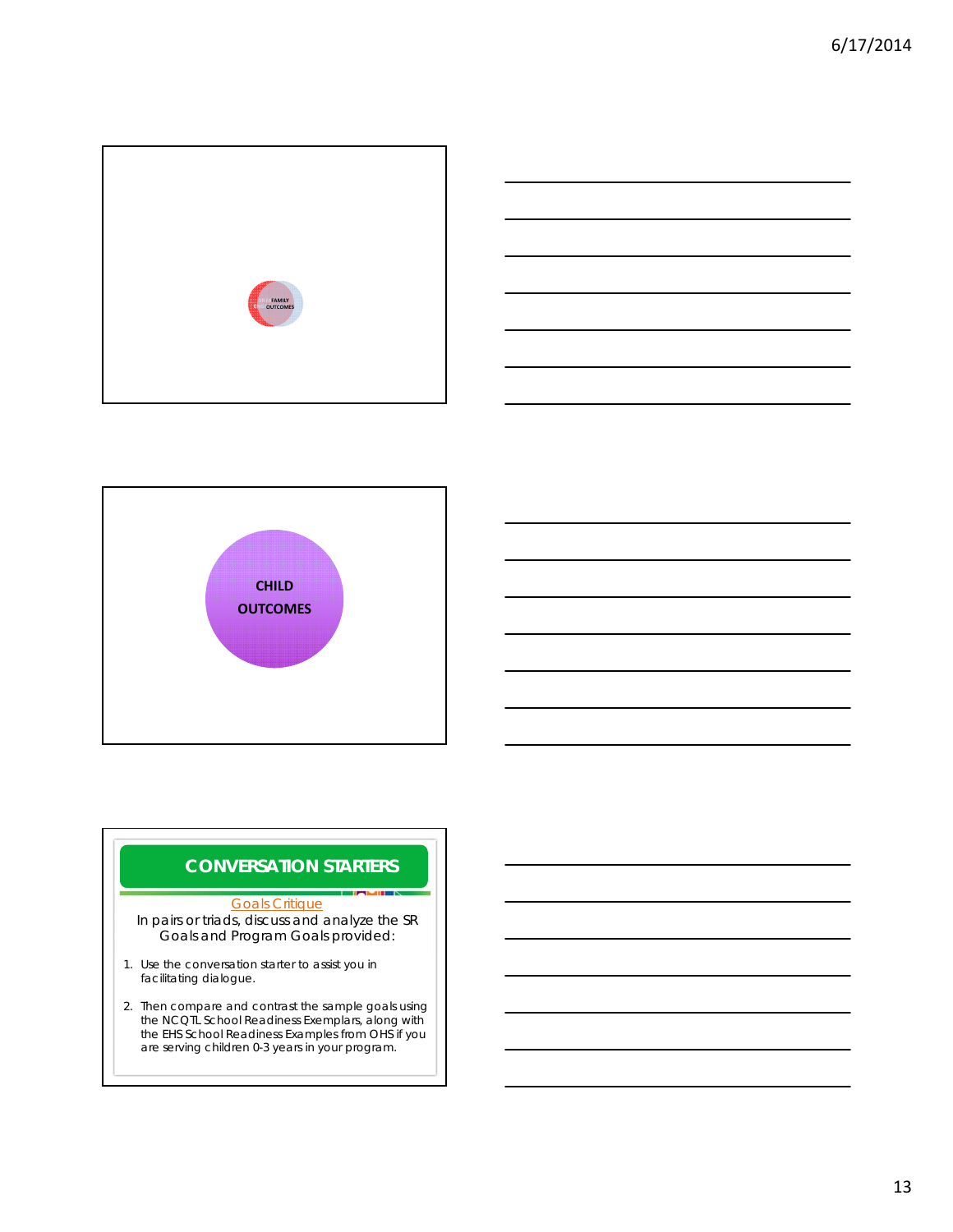#### REVIEW **School Readiness Goals** • Fairly stable once established and aligned **Program Goals** • Developed based on community assessment, self-assessment, • Reviewed • Changed when context changes progress goals • Reviewed annually • May reflect different emphasis in supporting SR goals